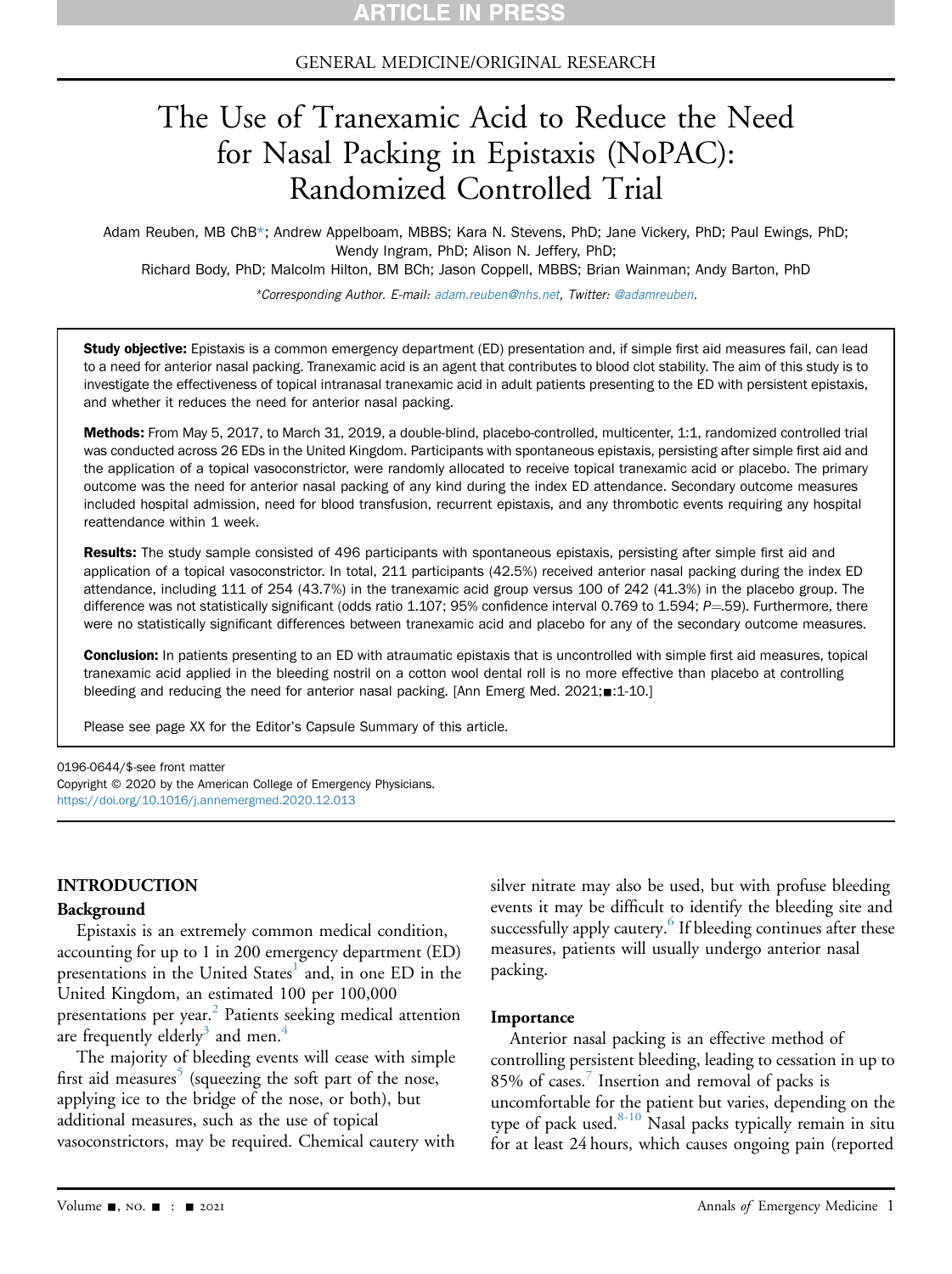#### Tranexamic Acid to Reduce the Need for Nasal Packing in Epistaxis **Example 2** and the *Reuben et al*

#### Editor's Capsule Summary

What is already known on this topic Tranexamic acid is an antifibrinolytic agent that reduces bleeding in certain populations.

#### What question this study addressed

Does topical tranexamic acid reduce the need for nasal packing among emergency department (ED) patients with epistaxis?

#### What this study adds to our knowledge

In this multicenter randomized trial of 496 patients, there was no difference in the need for nasal packing with topical tranexamic acid (43.7%) versus placebo  $(41.3\%)$ .

#### How this is relevant to clinical practice

Topical tranexamic acid is unlikely to reduce the need for nasal packing among ED patients with epistaxis.

mean pain scores 0.5 to 3.5/10) and an uncomfortable sensation of nasal obstruction.<sup>11</sup> Once the pack is inserted, hospital admission is on average 3 days for the majority of patients in the United Kingdom.<sup>[6](#page-8-5)</sup> This reflects the average age of patients with epistaxis, the number of associated comorbidities, and the high proportion of associated use of oral anticoagulant medications, which requires longer periods of observation.<sup>[5](#page-8-4)</sup>

Tranexamic acid is an antifibrinolytic agent that contributes to blood clot stability. Large-scale trials have demonstrated it to be safe<sup>[12](#page-8-9)</sup> and shown it to reduce blood loss after surgery when applied topically.<sup>[13](#page-8-10)[,14](#page-8-11)</sup> Although there have been a number of studies to date investigating the value of topical intranasal tranexamic acid in epistaxis, most of which would seem to favor its use, the studies are variable in their methodology, with small sample sizes. A meta-analysis of topical tranexamic acid did not find a statistically significant difference in the cessation of bleeding in 30 minutes, but did demonstrate a higher rate of discharge within 2 hours and fewer episodes of rebleeding.<sup>16</sup>

If topical tranexamic acid is an effective treatment for epistaxis that fails to resolve with simple measures, it could reduce the need for nasal packing and subsequent hospital admission.

#### Goals of This Investigation

The primary objective of the study was to test the effectiveness of topical intranasal tranexamic acid in

reducing the need for anterior nasal packing in adult patients presenting to the ED with spontaneous atraumatic epistaxis in a UK ED setting. The secondary objectives investigated need for anterior nasal packing during the index ED visit or after 7 days' follow-up, hospital admission and subsequent length of hospital stay, the requirement for blood products, rebleeding rate, and any adverse events, including thrombotic complications.

#### MATERIALS AND METHODS

#### Study Design and Setting

Full details of the study design are described in the protocol article.<sup>17</sup> We conducted a pragmatic, 1:1, blockrandomized, double-blind, parallel-group, placebocontrolled trial in 26 centers with type 1 EDs across the United Kingdom between May 5, 2017, and March 31, 2019. A type 1 ED is defined as "a consultant led 24-hour service with full resuscitation facilities and designated accommodation for the reception of accident and emergency patients."<sup>[18](#page-9-2)</sup>

Patients presenting to the ED with epistaxis persisting after simple first aid (squeezing the soft part of the nose, applying ice to the bridge of the nose, or both) were screened for eligibility. The patients or clinical staff carried out simple first aid measures for at least 10 minutes before arrival, during transit, or during triage. Persistent epistaxis was defined as the continued presence of blood on the upper lip after wiping, emanating from the nares.

After initial assessment and screening, eligible patients were treated with a topical vasoconstrictor, applied on a cotton wool dental roll in the affected nostril for 10 minutes, held in place by a purpose-designed disposable nasal clip. A standard operating procedure was used to guide the pretrial treatment, with the choice of vasoconstrictor decided by the treating clinician according to local guidelines and availability.

During vasoconstrictor therapy, participants provided informed consent to participate in the trial. Confirmation of final eligibility was persistent bleeding after removal of the vasoconstrictor dental roll.

On confirmation of final eligibility, participants were given the treatment contained within the next sequentially numbered pack. The packs contained a sealed vial of the trial solution (tranexamic acid or matched placebo), as well as 2 dental rolls. Treating clinicians and participants were blinded to the treatment allocation.

Further management of continuing epistaxis was given according to local departmental protocols at the discretion of the treating clinician. Further treatment included silver nitrate cautery, anterior nasal packing, or other topical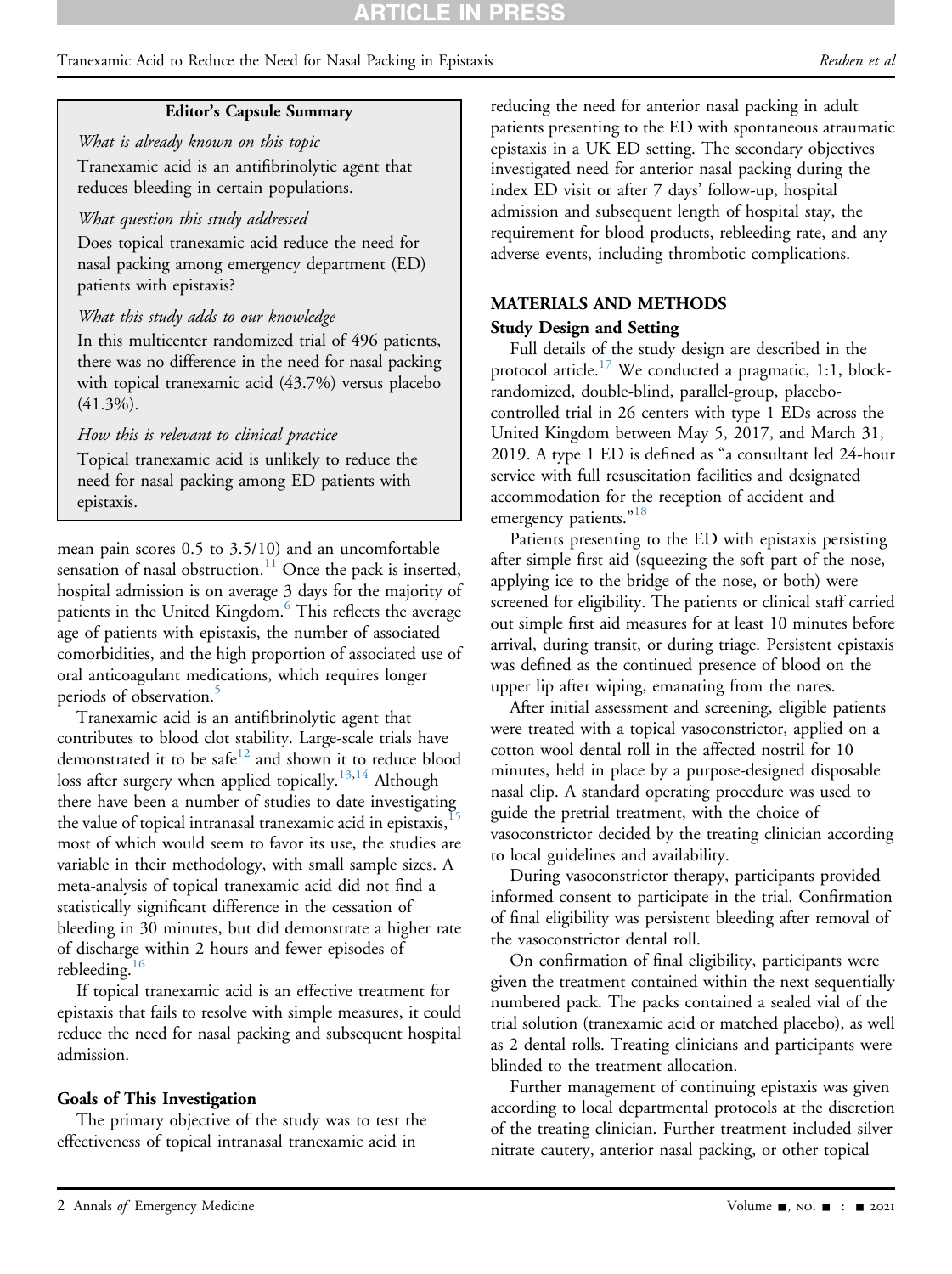Reuben et al Tranexamic Acid to Reduce the Need for Nasal Packing in Epistaxis

applications. Participants whose bleeding was controlled were managed according to their individual needs in line with departmental protocols. Anterior nasal packing was carried out according to local guidelines with either Merocel (Medtronic Inc., Minneapolis, MN) or Rapid Rhino (ArthroCare Corp., Austin, TX) packs.

Any untoward or unintended response in a subject that was reported after the administration of the trial intervention during the index ED visit was classified as an adverse reaction (Table E1, available online at [http://www.](http://www.annemergmed.com) [annemergmed.com](http://www.annemergmed.com)). This included occurrences not necessarily caused by or related to that product. Participants were routinely asked about any additional symptoms during their time in the ED. Serious adverse events were those that resulted in death or that were life threatening, requiring hospitalization or prolonging existing hospitalization during or 7 days after the index ED attendance. Therefore, any adverse reaction deemed serious was also counted as a serious adverse event. The chief investigator examined all serious adverse events and determined their seriousness and relatedness to trial treatment while blinded to treatment allocation.

Patients were followed up at 7 days with a structured telephone call to establish whether any additional treatments for epistaxis had been required after the index event. If a participant could not be contacted, the research nurse reviewed the hospital notes to ascertain the relevant information.

The study was approved by the South West–Central Bristol Research Ethics Committee, in accordance with the Declaration of Helsinki. The trial was managed by the Peninsula Clinical Trials Unit and was overseen by a trial steering committee and an independent data monitoring committee.

To minimize delay of a participant's allocated treatment, the numbered packs were randomized to allocated groups so that the treating clinician only had to select the next sequentially numbered pack. Random allocation of the packs was performed with a computer-based algorithm of variable bock sizes of 2 or 4, which was stratified by center. The site research teams, trial manager, and trial management group strictly audited the sequential use of packs.

#### Selection of Participants

Patients older than 18 years and presenting to the ED with persistent epistaxis were eligible for the study. Patients demonstrating hemodynamic instability, with epistaxis occurring as a result of trauma, with out-of-hospital packing, with documented allergy to tranexamic acid, or

"expected" by the ear, nose, and throat in-patient team for specialist treatment were excluded. Other exclusion criteria included known or suspected nasopharyngeal malignancy, previous inclusion in the study, pregnancy, hemophilia, and inability or unwillingness to provide consent. Because eligible participants presenting to the ED with epistaxis were not randomly selected for the study, the participants included were a convenience sample.

Given that the initial presentations of anterior and posterior epistaxis are clinically indistinguishable, no efforts were made to discriminate between the two during initial assessment. Posterior epistaxis accounts for the minority  $(<5\%)$  of nosebleeds, <sup>16</sup> and the ED management in the first instance is the same as for anterior. The randomization process was considered sufficiently robust such that both groups would be similarly affected.

#### Interventions

The intervention was tranexamic acid for topical (intranasal) use, prepared as a clear, colorless solution at 100 mg/mL. The comparator (placebo) was sterile water, which was indistinguishable from the tranexamic acid. Both were provided in identical glass vials.

Trial treatment consisted of 4 mL of tranexamic acid or placebo, given in up to 2 divided doses of 2 mL. A  $9 \times 39$ mm cotton wool dental roll soaked in approximately half of the trial solution was gently inserted into the bleeding nostril by the responsible treating clinician. The dental roll was held in place with a disposable nasal clip and left in situ for 10 minutes. When epistaxis persisted, a second trial treatment (the remaining 2 mL of trial solution) was applied in the same manner, on a second dental roll held in place with a nasal clip.

The dental rolls used in this study form part of the standard mode of application of topical intranasal medications in UK emergency and rhinologic practice. Pretrial work demonstrated that, after complete saturation, the mean absorption from a soaked dental roll was approximately 200 mg of tranexamic acid (half of the total trial dose).

The duration of 10 minutes per application was similar to that used in previous studies<sup>[19-21](#page-9-3)</sup> and allowed the application of 2 trial treatments without too significant a delay from definitive treatment should their application not be successful. Participants therefore received a topical application of either 200 or 400 mg of tranexamic acid, or placebo.

The treating clinicians were all hospital-based practitioners. These were either physicians, ranging in experience from junior house officers to consultants, or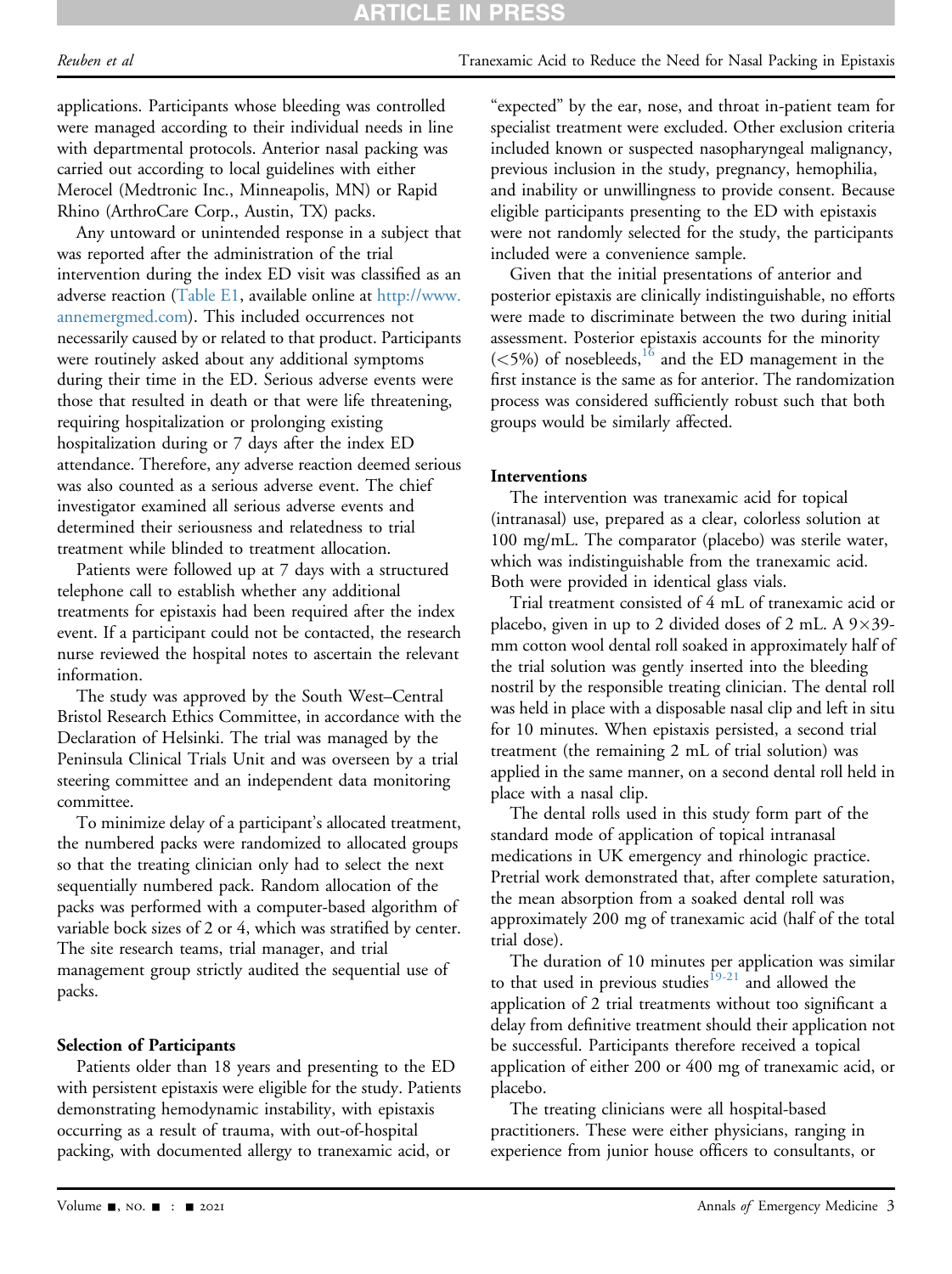specialist emergency nurse practitioners. These practitioners were responsible for all aspects of the patient's treatment in the ED. Given the adoption of the standard operating procedure in advance, there was no stratification or analysis according to the grade or type of treating clinician on the basis that the approach was considered both straightforward and standardized, such that it could be equally applied irrespective of clinician.

#### Outcome Measures

The primary outcome was the use of anterior nasal packing (of any type) at any time during the index ED attendance, irrespective of any additional treatments used after application of the trial treatment. The use of packing was at the discretion of the treating clinician, with alternative treatments considered when bleeding was minor.

Secondary outcome measures included hospital admission for further treatment of epistaxis, need for blood transfusion, recurrent epistaxis, and any thrombotic events requiring hospital reattendance within 1 week. Additional treatments during the index ED episode for continued bleeding, and further ED hospital treatments required for epistaxis during the 7-day follow-up period, were also recorded.

The sample size calculation assumed that patients with persistent epistaxis, in which simple measures and vasoconstrictors had failed to control the bleeding, would ordinarily proceed to nasal packing. We anticipated that the majority of patients (95%) would require packing. The study aimed to detect a 10% absolute reduction in packing rate, which we believed was the minimum improvement that would realistically inform clinical practice. This difference required 207 patients per group, assuming a corrected  $\chi^2$  $\chi^2$  test result powered at 90% and with a significance level of 5%. The total recruitment target was 450 to allow any subsequent loss to follow-up.

#### Primary Data Analysis

The trial is reported following the Consolidated Standards of Reporting Trials statement and the relevant extensions.<sup>[22](#page-9-4)[,23](#page-9-5)</sup> Statistical analysis followed a prespecified statistical analysis plan agreed by the independent committees in the statistical program Stata. $^{24}$  $^{24}$  $^{24}$ 

Participants' baseline characteristics were summarized by mean and SD if continuous or frequency and percentage if categoric by allocated group.

The primary analysis of all outcomes followed the modified intention-to-treat principle, in which participants were analyzed according to their allocated group and included if they had provided the outcome measure.

Most of the outcomes (including the primary) were binary, which are summarized as frequencies and percentages, and comparisons between allocated groups was by mixed-effect logistic regression models. Visual inspection of the length of hospital stay distribution showed it had a strong positive skew. Therefore, it was summarized by median and interquartile range and modeled with a negative binomial mixed-effects regression model. Study center was included as a random effect in all models.

There were 2 prespecified sensitivity analyses of the primary outcome: a per-protocol population, which excluded any participant who did not have the second dose of treatment when indicated; and a modified primary outcome, to include any use of anterior nasal packing within the 7-day follow-up period. The data monitoring committee requested a post hoc analysis of participants who received 10 minutes of topical vasoconstrictor therapy and the indicated dose of trial treatment.

There was one preplanned, explorative, subgroup analysis of the primary outcome to investigate anticoagulant use at the index ED attendance. This model included anticoagulant use and the interaction between anticoagulation usage and treatment group. There was no preplanned subgroup analysis to distinguish between different agents. Although anticoagulant use was potentially important, differences would balance out with randomization.

The safety analysis included all participants who had at least 1 of the 2 dental rolls soaked in the allocated solution fully inserted into their nose (even if removed before the intended 10 minutes).

#### RESULTS

#### Characteristics of Study Subjects

Details of the number of participants recruited by site are in Table E2 (available online at [http://www.](http://www.annemergmed.com) [annemergmed.com\)](http://www.annemergmed.com). The Consolidated Standards of Reporting Trials diagram in the [Figure](#page-4-0) depicts the flow of participants through the study, all initially eligible patients who met the study inclusion criteria. The reasons for exclusion were obtained from site summary data. In total, 496 participants were randomized, 254 (51.2%) to receive tranexamic acid and 242 (48.8%) to receive placebo. [Table 1](#page-5-0) presents the participants' characteristics by allocated group. There were more men than women allocated to the placebo group (58.7% placebo versus 50.4% tranexamic acid) and more participants receiving anticoagulation medication in the placebo group (68.6% placebo versus 61.0% tranexamic acid).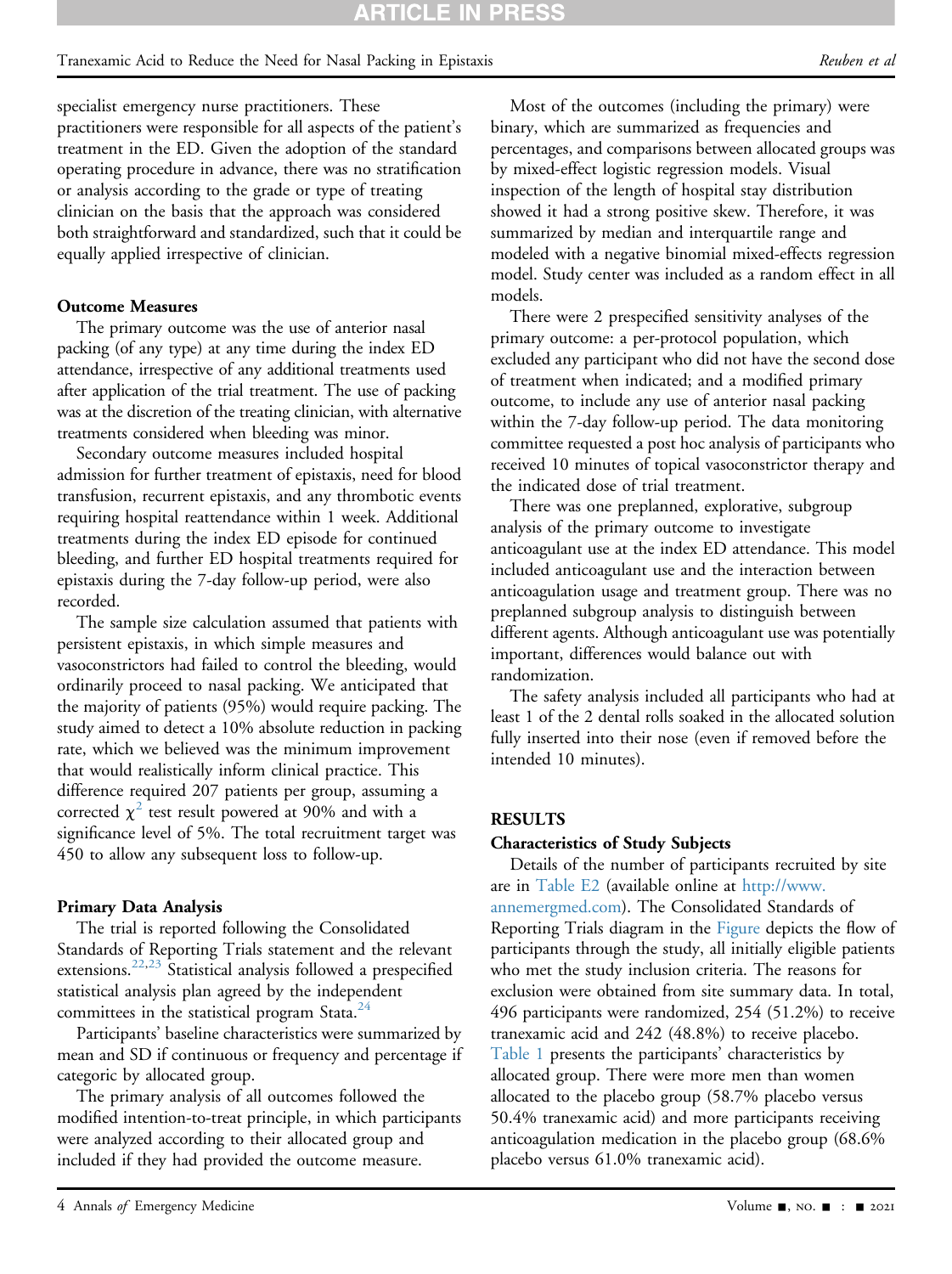## RTICLE IN PRESS

<span id="page-4-0"></span>Reuben et al Tranexamic Acid to Reduce the Need for Nasal Packing in Epistaxis



 $1$  Reasons for exclusions obtained from site summary data which did not identify the stage patients were excluded and some patients provided multiple reasons.

Figure. Consolidated Standards of Reporting Trials diagram of the NoPAC trial starting from all participants who met the study inclusion criteria. GCP, Good clinical practice; TXA, tranexamic acid.

#### Main Results

During the index ED attendance, 211 participants (42.5%) received anterior nasal packing for epistaxis. Of participants allocated to receive tranexamic acid, 111 (43.7%) underwent packing in the ED compared with 100 (41.3%) in the placebo group. There was no statistically

significant difference in the rate of anterior nasal packing between allocated groups, with an odds ratio of 1.11 (95% confidence interval 0.77 to 1.59) from the primary analysis. All of the prespecified sensitivity analyses found there was no statistically significant difference between allocated groups ([Table 2\)](#page-5-1).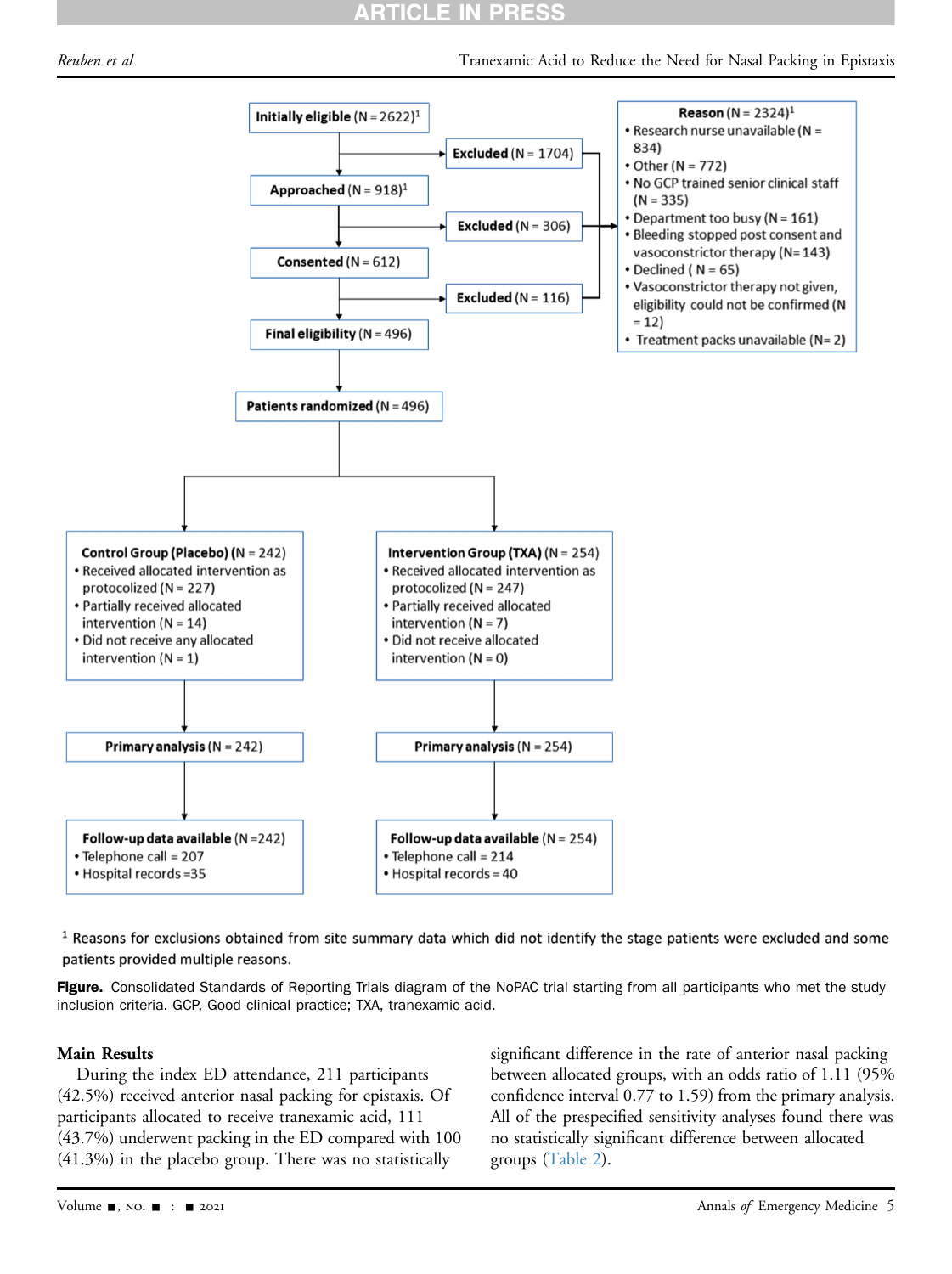Table 1. Summary characteristics of participants in the NoPAC trial by allocated group (placebo or tranexamic acid) and for total study population.

| <b>Characteristic</b>           | Placebo, Mean<br>$(SD)$ (N = 242) | TXA, Mean<br>$(SD)$ (N = 254) |
|---------------------------------|-----------------------------------|-------------------------------|
| Age, y                          | 72.3 (13.9)                       | 70.1 (15.6)                   |
| Systolic blood pressure, mm Hg  | 150.7 (25.8)                      | 150.2 (27.9)                  |
| Diastolic blood pressure, mm Hg | 87 (15.3)                         | 85.8 (18.4)                   |
| Pulse, beats/min                | 82.2 (16.6)                       | 82.6 (17.2)                   |
|                                 | No. (%)                           | No. (%)                       |
| Men                             | 142 (58.7)                        | 128 (50.4)                    |
| Anticoagulant medication        | 166 (68.6)                        | 155 (61.0)                    |
| Hypertension                    | 149 (61.6)                        | 153 (60.2)                    |
| Ischemic heart disease          | 59 (24.4)                         | 49 (19.3)                     |
| <b>Diabetes</b>                 | 38 (15.7)                         | 33 (13.0)                     |
| Thromboembolic disease          | 16 (6.6)                          | 26 (10.2)                     |
| Alcoholic liver disease         | 1(0.4)                            | 2(0.8)                        |
| Any bleeding disorder           | 8(3.3)                            | 5(2.0)                        |
|                                 |                                   |                               |

<span id="page-5-0"></span>Data are presented as mean and SD for continuous variables, and frequency (N) and percentage for categoric variables.

In the placebo group, 166 were receiving anticoagulants (68.5%), as were 155 (61.0%) in tranexamic acid group. There was no evidence of a significant interaction, with an odds ratio of 1.28 (95% confidence interval 0.59 to 2.81).

Results of the secondary outcomes analyses are presented in [Table 3](#page-6-0). Because only one participant in the placebo group reported a thrombotic event, no comparative analysis was performed on this outcome. Two participants in the tranexamic acid group had missing data for recurrent epistaxis. There was no statistically significant difference between tranexamic acid and placebo in any of the secondary outcomes.

Twelve participants reported 14 adverse reactions (ie, an adverse event reported within the index ED attendance); these included feeling faint, sensation in the nostril,

headache, nausea, and vomiting (Table E3, available online at [http://www.annemergmed.com\)](http://www.annemergmed.com). Four of these adverse reactions were considered serious and included as serious adverse events. Nine participants in the tranexamic acid group (3.5%) reported at least 1 adverse reaction and 3 (1.2%) did so in the placebo group, but the difference was not statistically significant.

Fifteen participants reported 16 serious adverse events, including the 4 adverse reactions that were considered serious. All serious adverse events were deemed unlikely to be related or not related to trial treatment. The serious adverse events comprised 11 hospitalizations (which did not follow from the index ED for treatment of epistaxis or recurrent epistaxis), 3 deaths, and 2 significant medical events (Table E4, available online at [http://www.](http://www.annemergmed.com) [annemergmed.com\)](http://www.annemergmed.com). The 2 significant medical events were systemic sepsis and syncope. Eleven serious adverse events occurred in 10 participants (4.3%) receiving tranexamic acid and 5 serious adverse events occurred in 5 participants (2.1%) in the placebo group, with no statistical evidence of a difference between the groups in the number of reported serious adverse events.

#### LIMITATIONS

The sample size calculation was based on a predicted packing rate of 95% for patients for whom standard treatment had failed (ie, the population of patients who would have normally undergone immediate nasal packing). The packing rate in the The Use of Tranexamic Acid to Reduce the Need for Nasal Packing in Epistaxis (NoPAC) study did not meet this percentage: 41.3% of patients received packing in the placebo group compared with 43.7% in the tranexamic acid group. Therefore, the study may have been underpowered.

The study was pragmatically designed such that recruitment of participants could occur at all times in the ED. However, it was evident from the Consolidated

| <b>Primary Outcome Analysis</b>                                | Placebo<br>N (%) | <b>TXA</b><br>N $(\%)$ | Difference in % (95% CI)      | Odds Ratio (95% CI)            |
|----------------------------------------------------------------|------------------|------------------------|-------------------------------|--------------------------------|
| Packing in ED<br>Primary analysis ( $N = 496$ )                | 100(41.3)        | 111(43.7)              | 2.4 $(-6.3 \text{ to } 11.1)$ | 1.11 (0.77 to 1.59)            |
| <b>Sensitivity Analyses</b>                                    |                  |                        |                               |                                |
| Packing in ED<br>Per Protocol analysis ( $N = 474$ )           | 90(39.6)         | 106 (42.9)             | $3.3$ (-5.6 to 12.1)          | 1.16 (0.79 to 1.68)            |
| Packing in and post ED<br>Pre-specified analysis ( $N = 496$ ) | 117 (48.3)       | 134 (52.8)             | 4.4 (-4.4 to 1.32)            | 1.20 (0.82 to 1.75)            |
| Packing in ED<br>Post hoc analysis ( $N = 466$ )               | 89 (39.7)        | 106 (43.8)             | 4.1 $(-4.9 \text{ to } 13.0)$ | 1.20 $(0.84 \text{ to } 1.73)$ |

<span id="page-5-1"></span>Table 2. Results of the primary and sensitivity analyses of the primary outcome.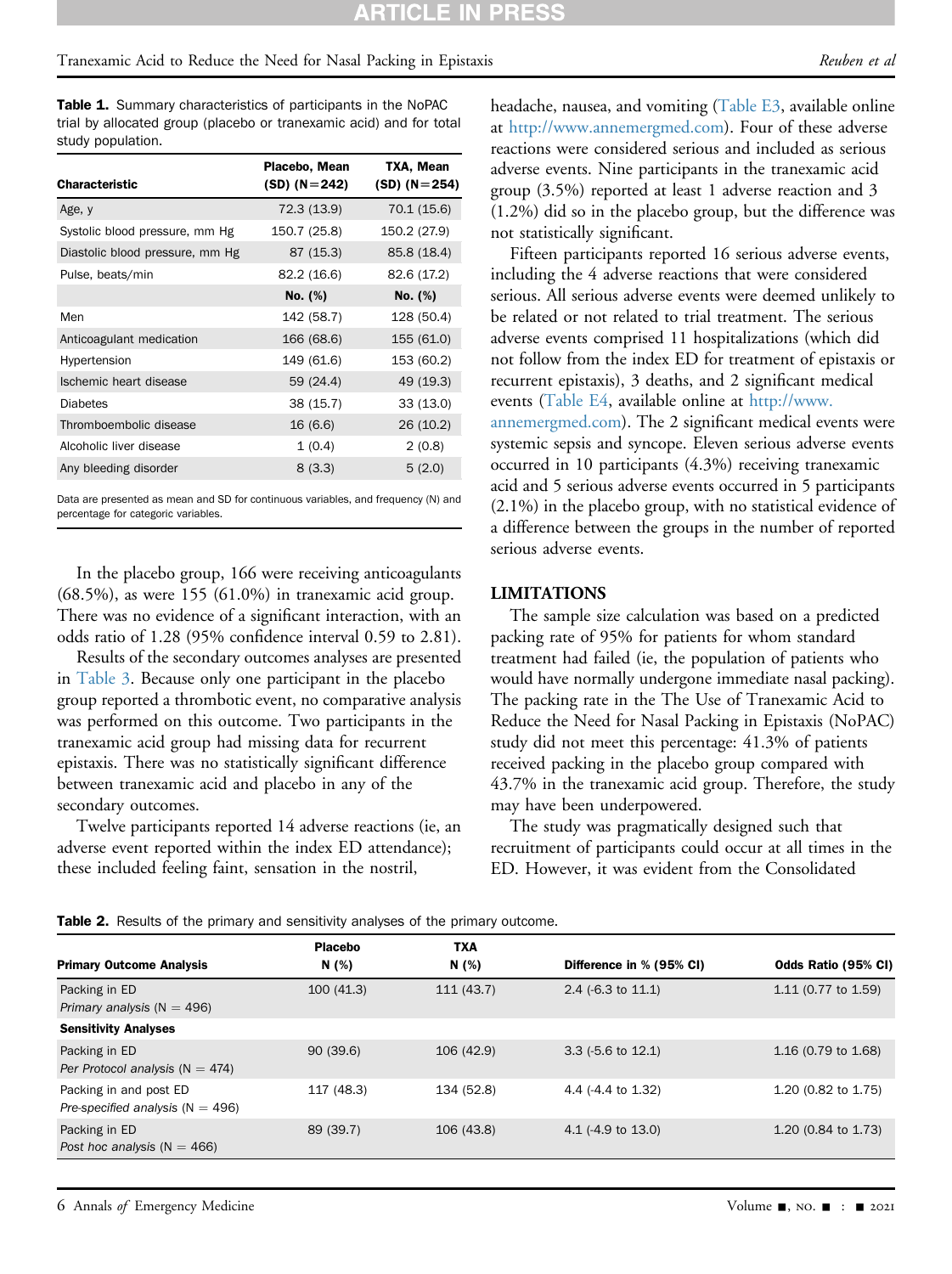# RTICLE IN PRE

Reuben et al Tranexamic Acid to Reduce the Need for Nasal Packing in Epistaxis

|                                       | <b>Placebo</b>       | TXA            |                                |                       |  |  |  |
|---------------------------------------|----------------------|----------------|--------------------------------|-----------------------|--|--|--|
| Outcome                               | N(%)                 | N $(\%)$       | Difference (95% CI)            | Odds Ratio (95% CI)   |  |  |  |
| ED epistaxis treatment ( $N = 496$ )  | 147 (60.7)           | 157 (61.8)     | 1.1 $(-7.5)$ to 9.6            | $1.05$ (0.73 to 1.52) |  |  |  |
| Epistaxis treatment ( $N = 496$ )     | 174 (69.0)           | 184 (72.4)     | $0.5$ ( $-7.4$ to $8.4$ )      | 1.04 (0.70 to 1.56)   |  |  |  |
| Hospital admission ( $N = 496$ )      | 110 (45.5)           | 110(43.3)      | $-2.1$ ( $-10.9$ to 6.6)       | $0.92$ (0.64 to 1.32) |  |  |  |
| Length of hospital stay ( $N = 220$ ) | $2.0(2.0)^{\dagger}$ | $2.2(3.2)^{†}$ | $0.05*$ (-0.19 to 0.28)        | N/A                   |  |  |  |
| Blood Transfusion ( $N = 496$ )       | 6(2.5)               | 7(2.8)         | $0.3$ (-2.5 to 3.1)            | 1.11 (0.37 to 3.37)   |  |  |  |
| Recurrent epistaxis ( $N = 494$ )     | 39(16.1)             | 49 (19.4)      | 3.3 $(-34.0 \text{ to } 10.1)$ | 1.26 (0.79 to 2.00)   |  |  |  |

<span id="page-6-0"></span>Table 3. Results of the primary analyses of the secondary outcomes.

Standards of Reporting Trials diagram [\(Figure](#page-4-0)) that the main reason a participant was excluded from the study was unavailability of a research nurse. Therefore, because the sample of participants was not randomly selected and was restricted to times a research nurse was available in the ED, the participants included in this study were a convenience sample and could be subject to selection bias.

It is possible that some participants included in the study had "posterior" epistaxis, bleeding from high up in the nasal cavity, such that they were unlikely to be responsive to standard measures to stop bleeding. No formal diagnosis of posterior or anterior epistaxis was recorded during the index ED visit or 7-day follow-up. However, 4 cases of posterior packing were reported, 2 in each allocated group, which would indicate a balance in the randomization process. However, without a formal diagnosis we cannot verify if this was the case, and their presence may have manifested as an artificial apparent failure of treatment.

The dose of topical tranexamic acid selected (up to 200 mg per application) would appear to be less than that used in some of the previous studies, in which packs or dental rolls were soaked in up to 500 mg of tranexamic acid, and this could account for a perceived lack of benefit. In a number of these studies, although a larger volume and dose of tranexamic acid was used to soak the packing material, the amount actually taken up by the pack before insertion is not detailed. There is little to suggest that the entire volume was soaked up. The dental rolls used in the NoPAC study were completely saturated with each application of trial solution, such that a greater dose of tranexamic acid would not have resulted in any more being absorbed. The pretrial work demonstrated that only a small proportion of the volume applied was actually absorbed by the nasal mucosa. Therefore, applications of greater doses or volumes are unlikely to lead to greater absorption.

Although the standard operating procedure recommended insertion of an anterior nasal pack as the next step for patients when epistaxis could not be stopped, it is evident that this was not always necessary. Further investigation of the data found that 25% of patients had their epistaxis managed with silver nitrate cautery, after initial measures and trial treatments (Table E5, available online at [http://www.annemergmed.com\)](http://www.annemergmed.com). It is likely that although simple measures such as digital pressure, vasoconstrictor, and up to 20 minutes of further pressure were not always sufficient to terminate active hemorrhage, they may have contributed to control such that nasal packing was not required and other measures were able to control the bleeding.

### DISCUSSION

This randomized controlled trial of 496 participants investigated the effectiveness of topical intranasal tranexamic acid in patients presenting to the ED with spontaneous epistaxis uncontrolled with simple first aid measures and topical vasoconstrictor. Although previous studies have suggested that use of tranexamic acid provides more rapid control of hemorrhage compared with standard management, $15$  and a reduced need for anterior nasal packing, our study demonstrated no benefit. The results of our study show that there is no statistically significant difference between the groups for any of the primary or secondary outcome measures.

To our knowledge, the NoPAC study is the largest single study to date to investigate the role of topical intranasal tranexamic acid as an adjunct to standard therapy for patients with spontaneous epistaxis. Our study design was pragmatic, with minimum deviation from standard UK ED practice to maximize recruitment and reflect actual practice in this challenging environment.

From direct patient contact, scrutiny of the hospital notes, or both, follow-up data were available for all 496 patients recruited. The availability of follow-up data for 100% of patients recruited and the rigor of the methodology bolster confidence about the real-world accuracy of the results. Although the NoPAC methodology is both robust and pragmatic, this design is based on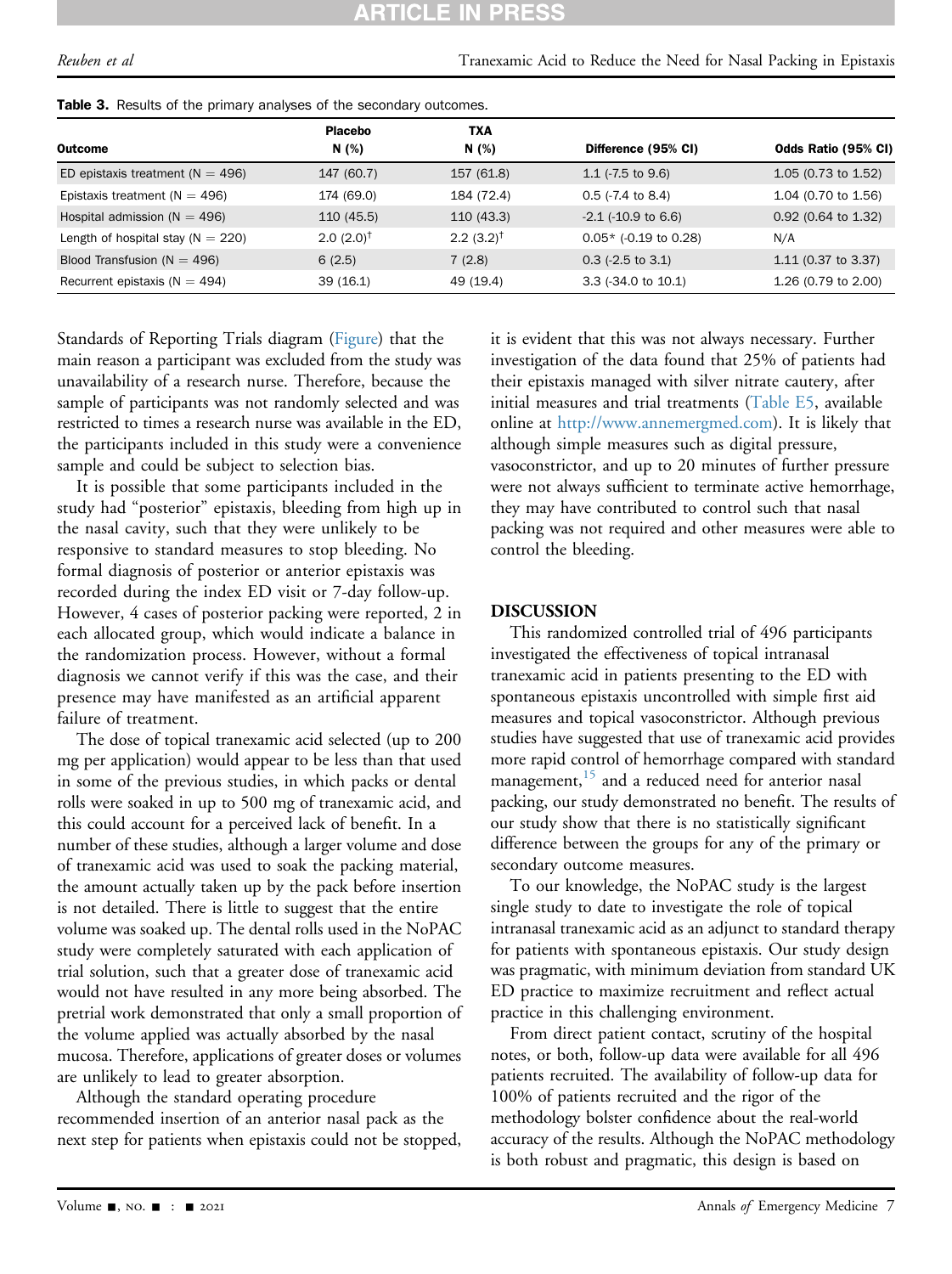standard UK practice, which differs in many respects from that in other countries, such that some of the results may not be directly transferrable.

Although outpatient strategies have increasingly been adopted during the past decade for patients with epistaxis controlled by the placement of anterior nasal packs, almost half of the patients in this study were admitted to hospital wards, with 50% staying in the hospital for 2 days or more. Although techniques for packing have changed in recent years, this proportion is in keeping with previously published data<sup>[21](#page-9-7)</sup> and reflects, for most of those recruited, their age, associated comorbidities, and social circumstances rather than the need to control ongoing bleeding.

However, despite that the packing rate in the control group was considerably different from that assumed in the sample size calculation, the results suggest it is very unlikely that tranexamic acid has a clinically important benefit in this context.

Numerous studies have investigated a possible role for tranexamic acid as an adjunct to standard treatment for the management of spontaneous epistaxis. There is clear international variation in practice, which may account for the differences in outcomes between previous studies and that demonstrated in the NoPAC study. There are no existing UK-based studies, to our knowledge. The NoPAC study differs from most of the existing studies in this area by virtue of the selection of anterior nasal packing as the primary outcome measure, in which bleeding cessation is most often selected. This may account for some of the perceived differences in outcome.

Akkan et  $al^{19}$  carried out a single-center, prospective study in patients presenting with epistaxis who were subsequently randomized to 1 of 3 trial treatment groups: nasal compression with tranexamic acid, nasal compression with matched placebo, or anterior nasal packing. Of 135 patients enrolled, they found topical tranexamic acid to be as effective as anterior nasal packing at terminating bleeding in 15 minutes and superior to saline solution placebo. Treatment with tranexamic acid led to a significant reduction in subsequent rebleeding compared with anterior nasal packing and saline solution placebo. Although this would seem to provide reasonable support for the use of topical tranexamic acid in epistaxis, this study was conducted in only one center with a small sample size. Although participants and clinicians were blinded to tranexamic acid or placebo, they were not blinded to anterior nasal packing.

Zahed et  $al^{20}$  $al^{20}$  $al^{20}$  performed one of the first investigations of topical tranexamic acid in a single ED. The primary outcome was bleeding cessation within 10 minutes, and the

study recruited 216 participants who were randomized to receive either tranexamic acid or anterior nasal packing with a dental roll that was soaked in lidocaine and adrenaline, followed by tetracycline ointment. The authors reported a significant benefit with topical tranexamic acid compared with anterior nasal packing. This study differed from NoPAC because patients receiving anticoagulant therapy were excluded and blinding was not possible because of the differences between the smell, coating, and number of dental rolls used.

In a subsequent study, Zahed et  $al<sup>21</sup>$  also reported the results of another randomized controlled trial of topical intranasal tranexamic acid compared with anterior nasal packing soaked in epinephrine and lidocaine in 124 patients receiving antiplatelet drugs. The study was conducted in 2 EDs, with a primary outcome of bleeding cessation after 10 minutes. The results of this study also favored tranexamic acid, but had similar limitations, with a small sample size and inability to blind.

The NoPAC study is not the first to contest a role for the use of tranexamic acid in epistaxis. Tibbelin et  $al^{25}$ published their investigation into the use of a gel form of tranexamic acid in 68 patients with epistaxis compared with matched placebo. They found no statistically significant difference between the groups, although they identified a trend toward a reduction in rebleeding events in the tranexamic acid group. However, the sample size was small, and they investigated a different method of delivering tranexamic acid.

In their systematic review of tranexamic acid in epistaxis, Gottlieb et al<sup>[16](#page-9-0)</sup> found no difference in cessation of bleeding within 30 minutes, but demonstrated that there were more patients discharged within 2 hours of arrival and lower rebleeding rates associated with the use of tranexamic acid. However, this review was limited by the inclusion of only 3 studies with variation in control groups and primary outcomes.

What is apparent from previous studies is the safety profile of topical tranexamic acid, with few if any adverse effects reported. Those reported have been relatively minor (nausea, vomiting, and feeling faint). The safety profile demonstrated in the NoPAC study reinforces this, with similarly low numbers of adverse events and none deemed significant.

In view of this conflicting evidence, some further evaluation of the role of tranexamic acid in epistaxis may be beneficial. There may well be value in investigating different doses of topical tranexamic acid; examining the higher doses used in some of the previous studies; examining alternative methods of administration that may more effectively fill the external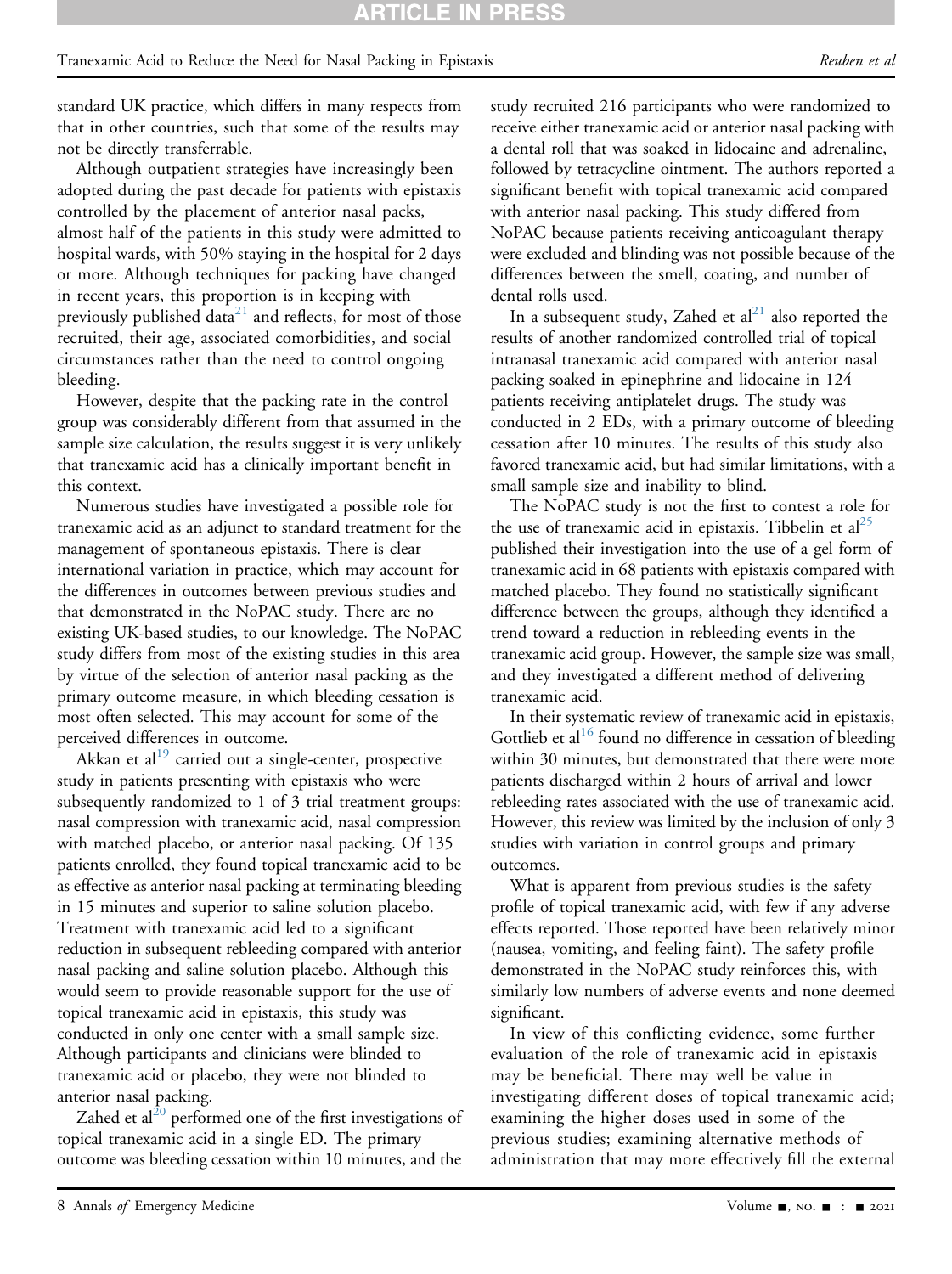Reuben et al Tranexamic Acid to Reduce the Need for Nasal Packing in Epistaxis

nares, bringing the topical drug into contact with a greater area of the nasal mucosa; and investigating longer periods of application.

In summary, in patients presenting to the ED with atraumatic epistaxis that is uncontrolled with simple first aid measures and topical vasoconstrictor, topical tranexamic acid applied in the bleeding nostril on a cotton wool dental roll is no more effective than placebo at controlling bleeding and reducing the need for anterior nasal packing.

The authors acknowledge the support of the NIHR, through the Clinical Research Network, and the participating centers and principal investigators; the data team at the Peninsula Clinical Trials Unit, and all members of the steering committee and data monitoring committee; Ian Veitch, our patient representative, for his help and advice in the ethics application, views on the protocol and study design, and for work and advice on the trial management group; and the NIHR Research Design Service South West.

Supervising editors: Michael Gottlieb, MD; Steven M. Green, MD. Specific detailed information about possible conflict of interest for individual editors is available at [https://www.annemergmed.com/](https://www.annemergmed.com/editors) [editors.](https://www.annemergmed.com/editors)

Author affiliations: From the Royal Devon and Exeter NHS Foundation Trust, Exeter, England (Reuben, Appelboam, Hilton, Coppell); Medical Statistics Group (Stevens) and Peninsula Clinical Trials Unit (Vickery, Ingram, Jeffery, Wainman), Faculty of Health, Medicine, Dentistry and Human Sciences, University of Plymouth University, Plymouth, England; National Institute of Health Research (NIHR) Research Design Service South West, United Kingdom (Ewings, Barton); Taunton and Somerset NHS Foundation Trust, Taunton, Somerset, England (Ewings); and the Division of Cardiovascular Science, The University of Manchester, and the Emergency Department, Manchester University NHS Foundation Trust, Manchester, England (Body).

Author contributions: AR, AA, JV, RB, MH, JC, and AB were responsible for the conception and design of this research. WI and ANJ contributed to protocol development. WI, ANJ, and BW undertook analysis and interpretation of data. KNS and PE were responsible for statistical data analysis. All authors contributed to the interpretation of the results, drafting and reviewing the article, and approval of the final version of the article. AR takes responsibility for the paper as a whole.

All authors attest to meeting the four [ICMJE.org](http://ICMJE.org) authorship criteria: (1) Substantial contributions to the conception or design of the work; or the acquisition, analysis, or interpretation of data for the work; AND (2) Drafting the work or revising it critically for important intellectual content; AND (3) Final approval of the version to be published; AND (4) Agreement to be accountable for all aspects of the work in ensuring that questions related to the accuracy or integrity of any part of the work are appropriately investigated and resolved.

Funding and support: By Annals policy, all authors are required to disclose any and all commercial, financial, and other relationships in any way related to the subject of this article as per ICMJE conflict of interest guidelines (see [www.icmje.org](http://www.icmje.org)). The authors have stated that no such relationships exist. This study was funded by the National Institute for Health Research (NIHR) Research for Patient Benefit program (project reference PB PG 0215-36142).

Publication dates: Received for publication February 10, 2020. Revisions received July 30, 2020; November 10, 2020; December 14, 2020, and December 16, 2020. Accepted for publication December 18, 2020.

Trial registration number: ISRCTN34153772

The views expressed are those of the authors and not necessarily those of the NIHR or the Department of Health and Social Care.

#### <span id="page-8-0"></span>REFERENCES

- 1. [Pallin DJ, Chng YM, McKay MP, et al. Epidemiology of epistaxis in US](http://refhub.elsevier.com/S0196-0644(20)31461-X/sref1) [emergency departments, 1992 to 2001.](http://refhub.elsevier.com/S0196-0644(20)31461-X/sref1) Ann Emerg Med. [2017;46:77-81](http://refhub.elsevier.com/S0196-0644(20)31461-X/sref1).
- <span id="page-8-1"></span>2. O'[Donnell M, Robertson G, McGarry GW. A new bipolar diathermy](http://refhub.elsevier.com/S0196-0644(20)31461-X/sref2) [probe for the outpatient management of adult acute epistaxis.](http://refhub.elsevier.com/S0196-0644(20)31461-X/sref2) Clin [Otolaryngol Allied Sci](http://refhub.elsevier.com/S0196-0644(20)31461-X/sref2). 1999;24:537-541.
- <span id="page-8-2"></span>3. [Walker TWM, MacFarlane TV, McGarry GW. The epidemiology and](http://refhub.elsevier.com/S0196-0644(20)31461-X/sref3) [chronobiology of epistaxis: an investigation of Scottish hospital](http://refhub.elsevier.com/S0196-0644(20)31461-X/sref3) [admissions 1995-2004.](http://refhub.elsevier.com/S0196-0644(20)31461-X/sref3) Clin Otolaryngol. 2007;32:361-365.
- <span id="page-8-3"></span>4. [Fishpool SJC, Tomkinson A. Patterns of hospital admission with](http://refhub.elsevier.com/S0196-0644(20)31461-X/sref4) [epistaxis for 26,725 patients over an 18-year period in Wales, UK.](http://refhub.elsevier.com/S0196-0644(20)31461-X/sref4) Ann R Coll Surg Engl[. 2012;94:559-562.](http://refhub.elsevier.com/S0196-0644(20)31461-X/sref4)
- <span id="page-8-4"></span>5. [National Ear, Nose and Throat Trainees Network \(ENTTRN\). Epistaxis](http://refhub.elsevier.com/S0196-0644(20)31461-X/sref5) [2016: national audit of management.](http://refhub.elsevier.com/S0196-0644(20)31461-X/sref5) J Laryngol Otol. [2017;131:1131-1141](http://refhub.elsevier.com/S0196-0644(20)31461-X/sref5).
- <span id="page-8-6"></span><span id="page-8-5"></span>6. [Barr GD. Silver nitrate cautery and epistaxis.](http://refhub.elsevier.com/S0196-0644(20)31461-X/sref6) Arch Emerg Med. [1989;6:6233.](http://refhub.elsevier.com/S0196-0644(20)31461-X/sref6)
- 7. [Pope LE, Hobbs CG. Epistaxis: an update on current management.](http://refhub.elsevier.com/S0196-0644(20)31461-X/sref7) Postgrad Med J[. 2005;81:309-314.](http://refhub.elsevier.com/S0196-0644(20)31461-X/sref7)
- <span id="page-8-7"></span>8. [Singer AJ, Blanda M, Cronin K, et al. Comparison of nasal tampons for](http://refhub.elsevier.com/S0196-0644(20)31461-X/sref8) [the treatment of epistaxis in the emergency department: a randomized](http://refhub.elsevier.com/S0196-0644(20)31461-X/sref8) controlled trial. Ann Emerg Med[. 2005;45:135-139.](http://refhub.elsevier.com/S0196-0644(20)31461-X/sref8)
- 9. [Badran K, Malik TH, Belloso A, et al. Randomized controlled trial](http://refhub.elsevier.com/S0196-0644(20)31461-X/sref9) [comparing Merocel® and Rapid-Rhino® packing in the management](http://refhub.elsevier.com/S0196-0644(20)31461-X/sref9) [of anterior epistaxis.](http://refhub.elsevier.com/S0196-0644(20)31461-X/sref9) Clin Otolaryngol. 2005;30:333-337.
- 10. [Moumoulidis I, Draper MR, Patel H, et al. A prospective randomised](http://refhub.elsevier.com/S0196-0644(20)31461-X/sref10) [controlled trial comparing Merocel and Rapid Rhino nasal tampons in](http://refhub.elsevier.com/S0196-0644(20)31461-X/sref10) [the treatment of epistaxis.](http://refhub.elsevier.com/S0196-0644(20)31461-X/sref10) Eur Arch Otorhinolaryngol. [2006;263:719-722.](http://refhub.elsevier.com/S0196-0644(20)31461-X/sref10)
- <span id="page-8-8"></span>11. [Pringle MB, Beasley P, Brightwell AP. The use of Merocel nasal packs in](http://refhub.elsevier.com/S0196-0644(20)31461-X/sref11) [the treatment of epistaxis.](http://refhub.elsevier.com/S0196-0644(20)31461-X/sref11) J Laryngol Otol. 1996;110:543-546.
- <span id="page-8-9"></span>12. [Montroy J, Hutton B, Moodley P, et al. The ef](http://refhub.elsevier.com/S0196-0644(20)31461-X/sref12)ficacy and safety of topical [tranexamic acid: a systematic review and meta-analysis.](http://refhub.elsevier.com/S0196-0644(20)31461-X/sref12) Transfus Med Rev[. 2018;32:165-178](http://refhub.elsevier.com/S0196-0644(20)31461-X/sref12).
- <span id="page-8-10"></span>13. [Ker K, Edwards P, Perel P, et al. Effect of tranexamic acid on surgical](http://refhub.elsevier.com/S0196-0644(20)31461-X/sref13) [bleeding: systematic review and cumulative meta-analysis.](http://refhub.elsevier.com/S0196-0644(20)31461-X/sref13) BMJ. [2012;344:e3054.](http://refhub.elsevier.com/S0196-0644(20)31461-X/sref13)
- <span id="page-8-11"></span>14. [Roberts I, Shakur H, Coats T, et al. The CRASH-2 trial: a randomised](http://refhub.elsevier.com/S0196-0644(20)31461-X/sref14) [controlled trial and economic evaluation of the effects of tranexamic](http://refhub.elsevier.com/S0196-0644(20)31461-X/sref14) [acid on death, vascular occlusive events and transfusion requirement](http://refhub.elsevier.com/S0196-0644(20)31461-X/sref14) [in bleeding trauma patients.](http://refhub.elsevier.com/S0196-0644(20)31461-X/sref14) Health Technol Assess. 2013;17:1-79.
- <span id="page-8-12"></span>15. [Joseph J, Martinez-Devesa P, Bellorini J, et al. Tranexamic acid for](http://refhub.elsevier.com/S0196-0644(20)31461-X/sref15) [patients with nasal haemorrhage \(epistaxis\).](http://refhub.elsevier.com/S0196-0644(20)31461-X/sref15) Cochrane Database Syst Rev[. 2018:CD004328.](http://refhub.elsevier.com/S0196-0644(20)31461-X/sref15)